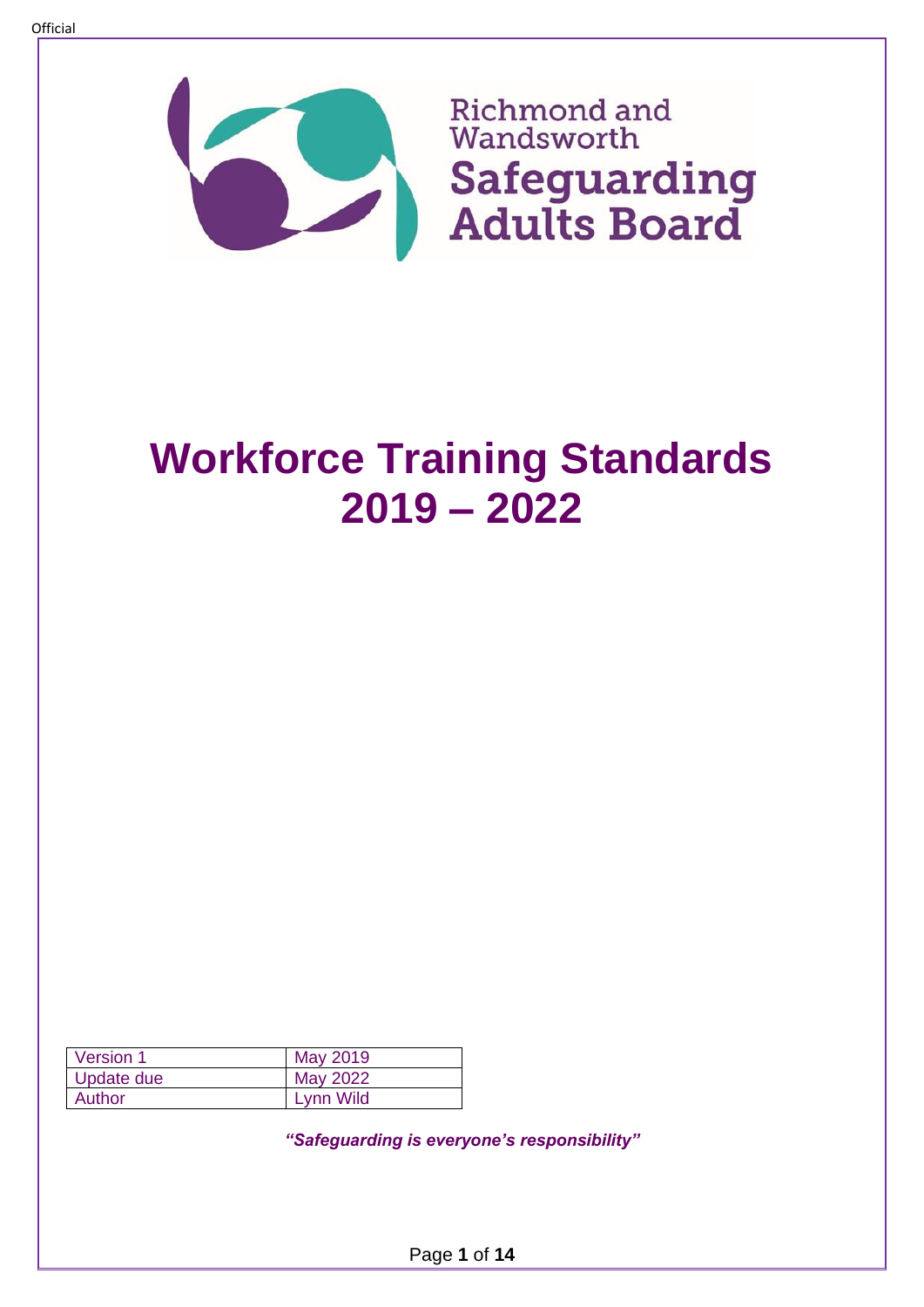#### **Acknowledgements**

This document was developed with reference to the NHS 2018 Intercollegiate document "Adult Safeguarding: Role and Competencies for Health Care Staff published by the Royal College of Nursing and to the 2015 'National Competency Framework for Safeguarding Adults, a Comprehensive Guide 3rd edition' published by Bournemouth University.

#### **CONTENTS**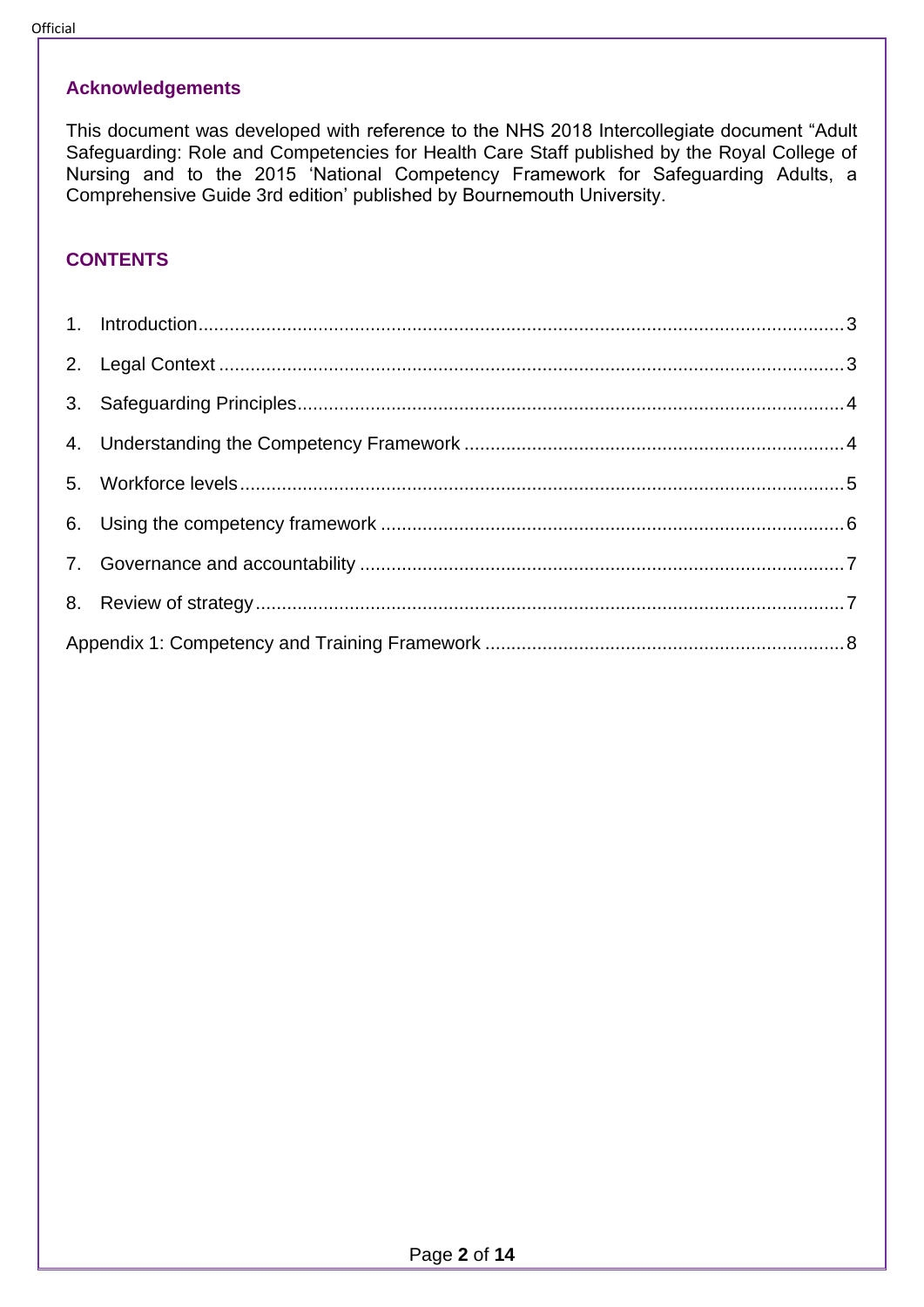#### <span id="page-2-0"></span>**1. Introduction**

- 1.1. In its Vision statement the Richmond and Wandsworth Safeguarding Adults Board (RWSAB) commit to the fundamental principle that all citizens of Richmond and Wandsworth Boroughs (irrespective of age, race, gender, culture, religion, physical or mental ill health; disability or sexual orientation) have a fundamental right to live an independent life free from harm and abuse. All agencies will work together and commit to ensuring that *Safeguarding is everyone's business*. This will be done by:
	- Raising awareness about abuse
	- Preventing abuse from happening wherever possible
	- Reporting and responding to concerns and incidents of harm and abuse
	- Sharing information and intelligence to reduce and remove risk
	- Share and utilise learning from safeguarding enquiries and reviews to develop practice and preventive strategies
	- Embed a "Making Safeguarding Personal" approach across the partnership which ensures people are involved and in control of all safeguarding activities
- 1.2. These training standards assists RWSAB partners to deliver on this vision and to plan and deliver safeguarding adults training for their workforce of staff and volunteers that is appropriate for the requirements of their role. This in turn will ensure that outcomes for service users and carers are positive.
- 1.3. The document is concerned with the competencies required to support adult safeguarding.
- 1.4. In addition to safeguarding training it is also essential that staff have training on confidentiality, data protection and mental capacity legislation (appropriate to their role) to effectively respond to the safeguarding needs of adults.

## <span id="page-2-1"></span>**2. Legal Context**

- 2.1. The Care Act 2014 creates the legal framework for how SAB partners should work together to protect adults at risk of abuse or neglect. It requires the local authority to make enquiries, or to ask others to make enquiries, where they reasonably suspect that an adult in its area is at risk of neglect or abuse. The purpose of the enquiry is to establish with the individual and/or their representatives what (if any) action is needed in relation to the situation and to establish who should take such action.
- 2.2. The statutory safeguarding duty (section 42 enquiry) applies when:
	- a person with care and support needs (whether or not ordinarily resident in the local authority area or whether the local authority is meeting any of those needs)
	- is experiencing or is at risk of abuse or neglect, and
	- as a result of their care and support needs, is unable to protect him/herself.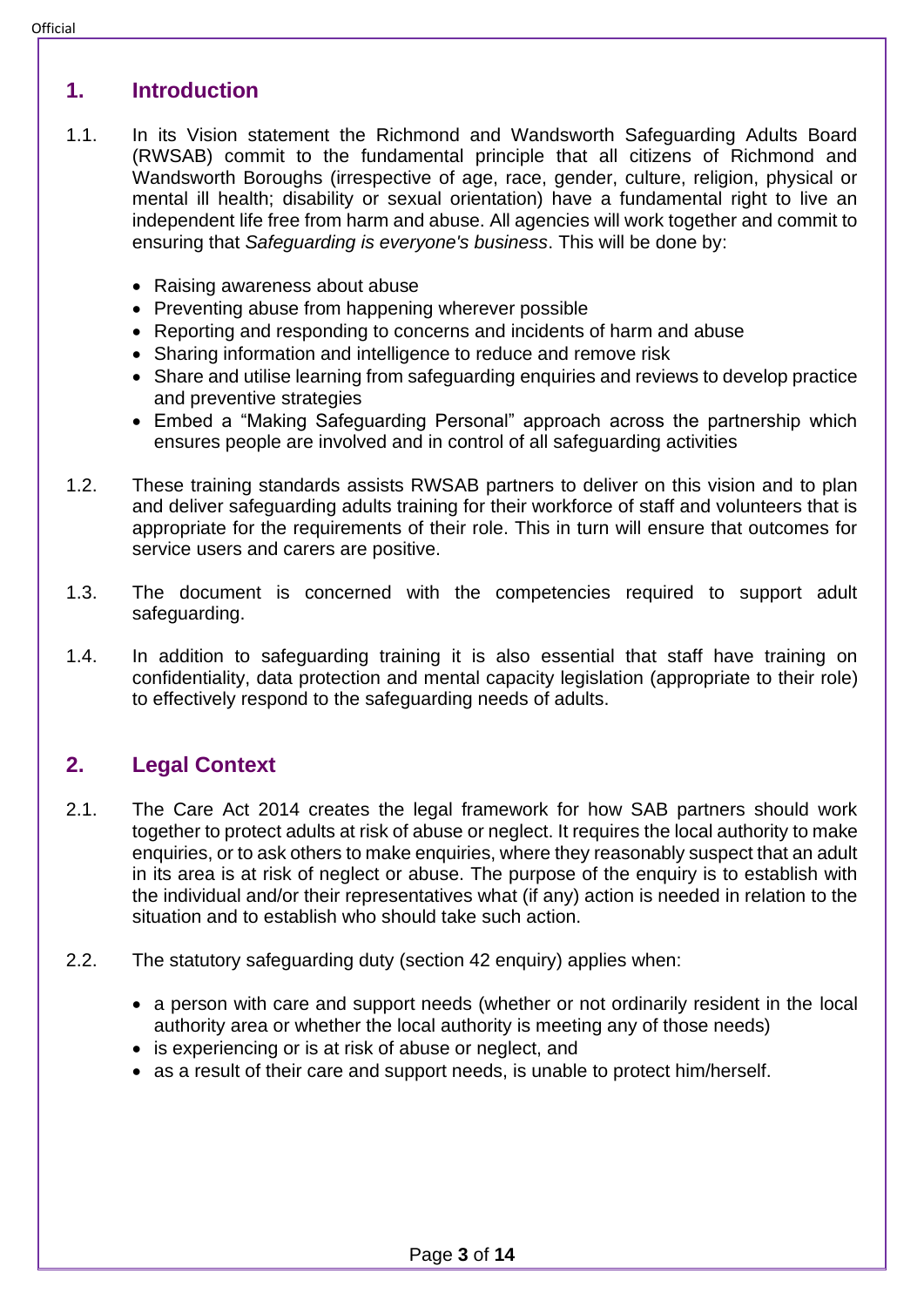# <span id="page-3-0"></span>**3. Safeguarding Principles**

3.1. All Adult safeguarding is underpinned by 6 principles which are contained in the Care Act 2014. The RWSAB has an expectation that partner agencies and professionals will work effectively together in a way that reflects these principles and outcomes for residents:

| <b>Principle</b>     | <b>Description</b>                                                                                                  | <b>Outcomes for Richmond &amp;</b><br><b>Wandsworth residents</b>                                                                                                                                                                                       |
|----------------------|---------------------------------------------------------------------------------------------------------------------|---------------------------------------------------------------------------------------------------------------------------------------------------------------------------------------------------------------------------------------------------------|
| <b>Empowerment</b>   | Adults are encouraged to<br>make their own decisions and<br>are provided with support and<br>information            | "I am asked what I want as the outcomes<br>from the safeguarding process and these<br>directly inform what happens."                                                                                                                                    |
| <b>Protection</b>    | Adults are offered ways to<br>protect themselves, and there<br>is a co-ordinated response to<br>adult safeguarding. | "I get help and support to report abuse<br>and neglect. I get help so that I am able<br>to take part in the safeguarding process<br>to the extent to which I want."                                                                                     |
| <b>Prevention</b>    | Strategies are developed to<br>prevent abuse and neglect<br>that promotes resilience and<br>self-determination.     | "I receive clear and simple information<br>about what abuse is, how to recognise<br>the signs and what I can do to seek<br>help."                                                                                                                       |
| <b>Proportionate</b> | A proportionate and least<br>intrusive response is made<br>balanced with the level of risk                          | "I am sure that professionals will work in<br>my best interests as I see them, and<br>professionals will only get involved as<br>much as needed."                                                                                                       |
| <b>Partnerships</b>  | Local solutions through<br>services working together<br>within their communities.                                   | "I am confident that professionals will<br>work together, with me and my network,<br>to get the best result for me. I know that<br>staff treat any personal and sensitive<br>information in confidence, only sharing<br>what is helpful and necessary." |
| <b>Accountable</b>   | Accountability and<br>transparency in delivering a<br>safeguarding response                                         | "I understand the role of everyone<br>involved in my life and so do they."                                                                                                                                                                              |

3.2. Making Safeguarding Personal requires all practitioners to ensure that any safeguarding concern is led by the person and not by the process. It puts the adult at the heart by giving them choice and control. It is about seeing people as experts in their own lives and working alongside them to enable them to resolve their circumstances.

# <span id="page-3-1"></span>**4. Understanding the Competency Framework**

- 4.1. This document outlines the competencies required within the varied partnership workforce to enable staff and volunteers to ensure the safety and protection of adults at risk of or experiencing abuse and or neglect
- 4.2. Each competency refers to a combination of skills, knowledge and experience expected of the workforce to ensure that Safeguarding practice is undertaken in a way that is commensurate with an individuals' occupational role and responsibility. Safeguarding is a thread though all peoples job roles even when it's not their primary role.
- 4.3. Competency involves being able to demonstrate the ability to be critically reflective and self-aware using analysis, review and evaluation of skills, knowledge and professional practice, exploring alternative approaches and being open to change.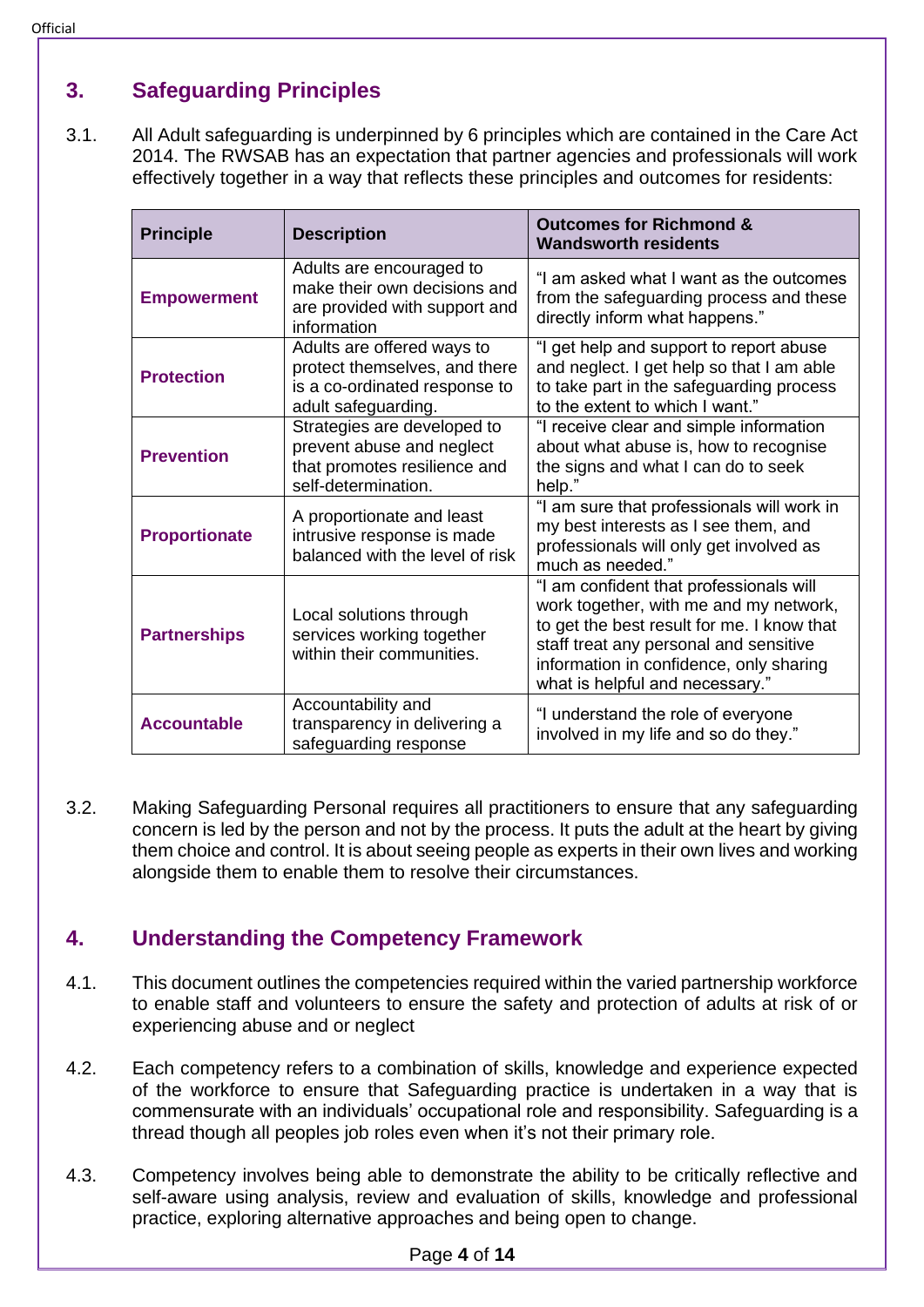# <span id="page-4-0"></span>**5. Workforce levels**

5.1. The workforce standards profiles five groups of staff with different levels of responsibility to safeguard people. The descriptions mirror the levels in the NHS Intercollegiate document1 and cross reference to the Bournemouth competencies2.

| Level              | <b>Description</b>                                                                                                                                                                                                                                                                                                                                                                                                                         | Including but not limited to:                                                                                                                                                                                                                                                                                                                                                                                            |  |
|--------------------|--------------------------------------------------------------------------------------------------------------------------------------------------------------------------------------------------------------------------------------------------------------------------------------------------------------------------------------------------------------------------------------------------------------------------------------------|--------------------------------------------------------------------------------------------------------------------------------------------------------------------------------------------------------------------------------------------------------------------------------------------------------------------------------------------------------------------------------------------------------------------------|--|
| Level 1            | Alerters - (Bournemouth level A)<br>Responsibility is to identify and raise a<br>Safeguarding Adults concern                                                                                                                                                                                                                                                                                                                               | All staff and volunteers who are<br>employed by agencies represented<br>by the Safeguarding Adults Boards<br>and other agencies that provide<br>care and/or support services                                                                                                                                                                                                                                             |  |
| Level <sub>2</sub> | <b>Responders</b> – (Bournemouth level)<br>B1)<br>This group have the responsibility to<br>identify and raise a<br>Safeguarding Adults concern;<br>and<br>refer Safeguarding Adults<br>$\bullet$<br>concerns through the correct<br>organisational processes.                                                                                                                                                                              | All staff and volunteers who have<br>regular contact with people with care<br>and support needs, their families or<br>carers or the<br>public.<br><b>Includes</b><br>such<br>professionals<br>social<br>as<br>workers, nurses, OT's, Physios,<br>GPs, care workers<br><b>Residential</b><br>and<br>home<br>care<br>providers, frontline managers, police<br>constables and officers, probation<br>staff,<br>prison staff |  |
| Level 3            | <b>Specialist Practitioners</b><br>(Bournemouth level B2)<br>This group have the responsibility to<br>identify and raise a<br>Safeguarding Adults concern;<br>and<br>refer Safeguarding Adults<br>concerns through the correct<br>organisational processes; and<br>make decisions for<br>safeguarding concerns raised.<br>They hold key roles within<br>Safeguarding Adults, in<br>particular Section 42 Enquiries<br>within the Care Act. | Safeguarding Adults' Managers<br>(SAMs)<br>Enquiry Officers (EO's)<br>Professionals who attend enquires<br>representing their organisation<br>including nurses, senior police<br>officers, therapists, provider<br>managers and care co-ordinators.                                                                                                                                                                      |  |

<sup>&</sup>lt;sup>1</sup> Royal College of Nursing, August 2018, "Adult Safeguarding: Roles and Competencies for Health Care Staff" <sup>2</sup> Bournemouth University, 2016, "National Competency Framework for Safeguarding Adults Concise Version for Employers and Staff"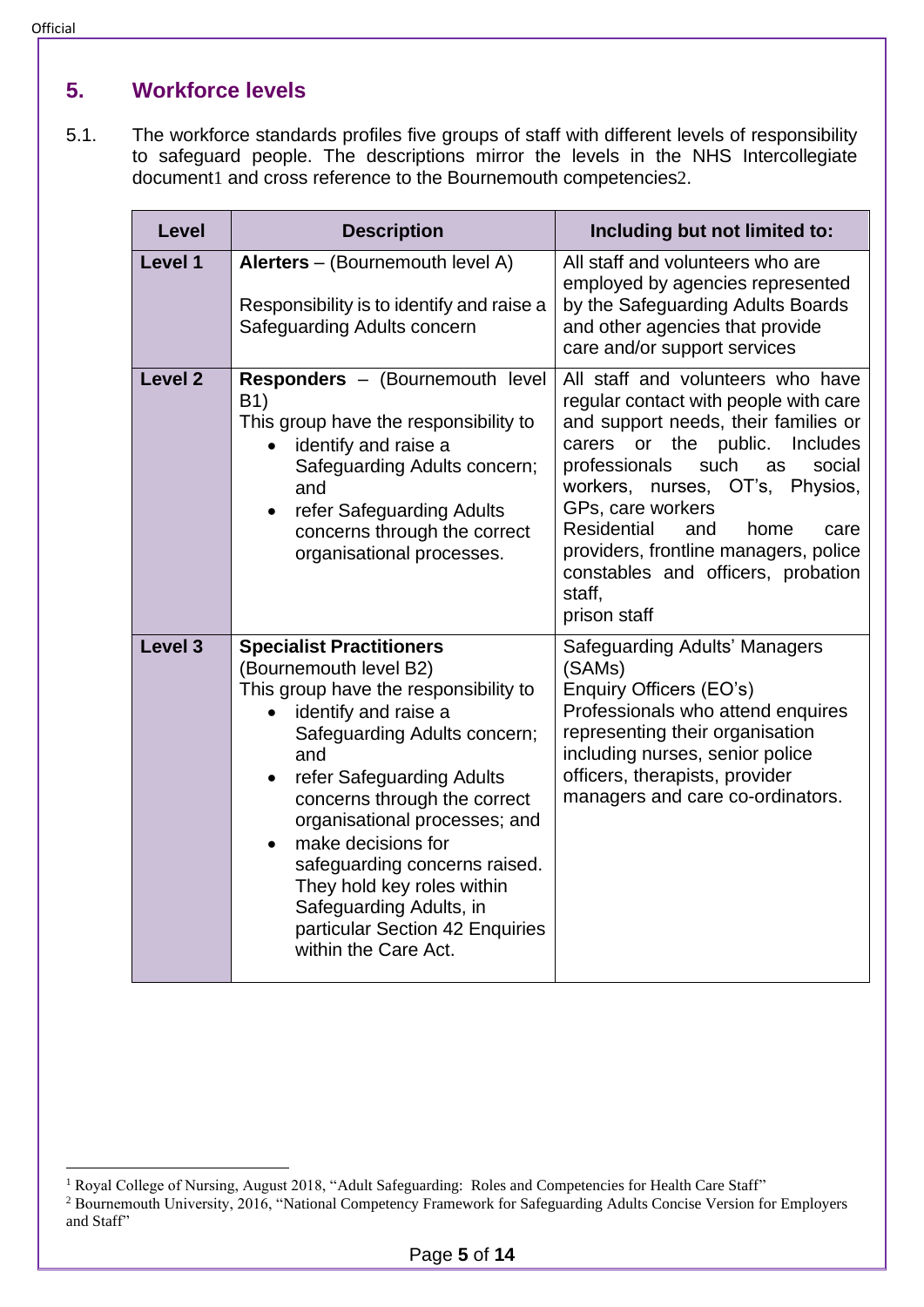| <b>Level</b>                                                                                                                                                                                                                                                                                                                                                                                                                                                                                                                                                                                                                                                                                                         | <b>Description</b> | Including but not limited to:                                                                                                                                                      |  |
|----------------------------------------------------------------------------------------------------------------------------------------------------------------------------------------------------------------------------------------------------------------------------------------------------------------------------------------------------------------------------------------------------------------------------------------------------------------------------------------------------------------------------------------------------------------------------------------------------------------------------------------------------------------------------------------------------------------------|--------------------|------------------------------------------------------------------------------------------------------------------------------------------------------------------------------------|--|
| Level 4<br><b>Decision Makers (Bournemouth</b><br>level C)<br>This group have the responsibility to:<br>identify and raise a<br>Safeguarding Adults concern;<br>and<br>refer Safeguarding Adults<br>$\bullet$<br>concerns through the correct<br>organisational processes; and<br>make decisions for<br>safeguarding concerns raised;<br>and<br>Act on concerns concerning<br>$\bullet$<br>their agency or across the<br>partnership; and<br>have oversight of the<br>$\bullet$<br>development systems, policies<br>and procedures within their<br>organisation; and<br>facilitate good working<br>$\bullet$<br>partnerships with allied<br>agencies to ensure<br>consistency in approach and<br>quality of service. |                    | Safeguarding adults leads in health<br>social care and police organisations<br>Heads of Safeguarding adults'<br>services<br>Registered managers of care<br>homes and care agencies |  |
| Level 5<br><b>Leaders and chief officers</b><br>(Bournemouth level D)<br>This group have the responsibility to:<br>identify and raise a<br>Safeguarding Adults concern;<br>and<br>Provide strategic leadership<br>$\bullet$<br>and planning of services for<br>adults at risk of abuse; and<br>Ensuring their organisation is<br>$\bullet$<br>fully committed to<br>safeguarding adults at all<br>levels; and<br>have in place appropriate<br>$\bullet$<br>systems and resources to<br>support this work in an intra<br>and inter agency context.                                                                                                                                                                    |                    | All members of local Safeguarding<br><b>Adults Boards</b><br><b>Executive and Non-executive</b><br>directors<br><b>Chief Officers</b><br><b>Elected Members.</b>                   |  |

# <span id="page-5-0"></span>**6. Using the competency framework**

6.1. Each organisation needs to identify the necessary capability that staff may require in their organisation. They should consider how their workforce fits into each level and then ensure that all staff have the requisite competency.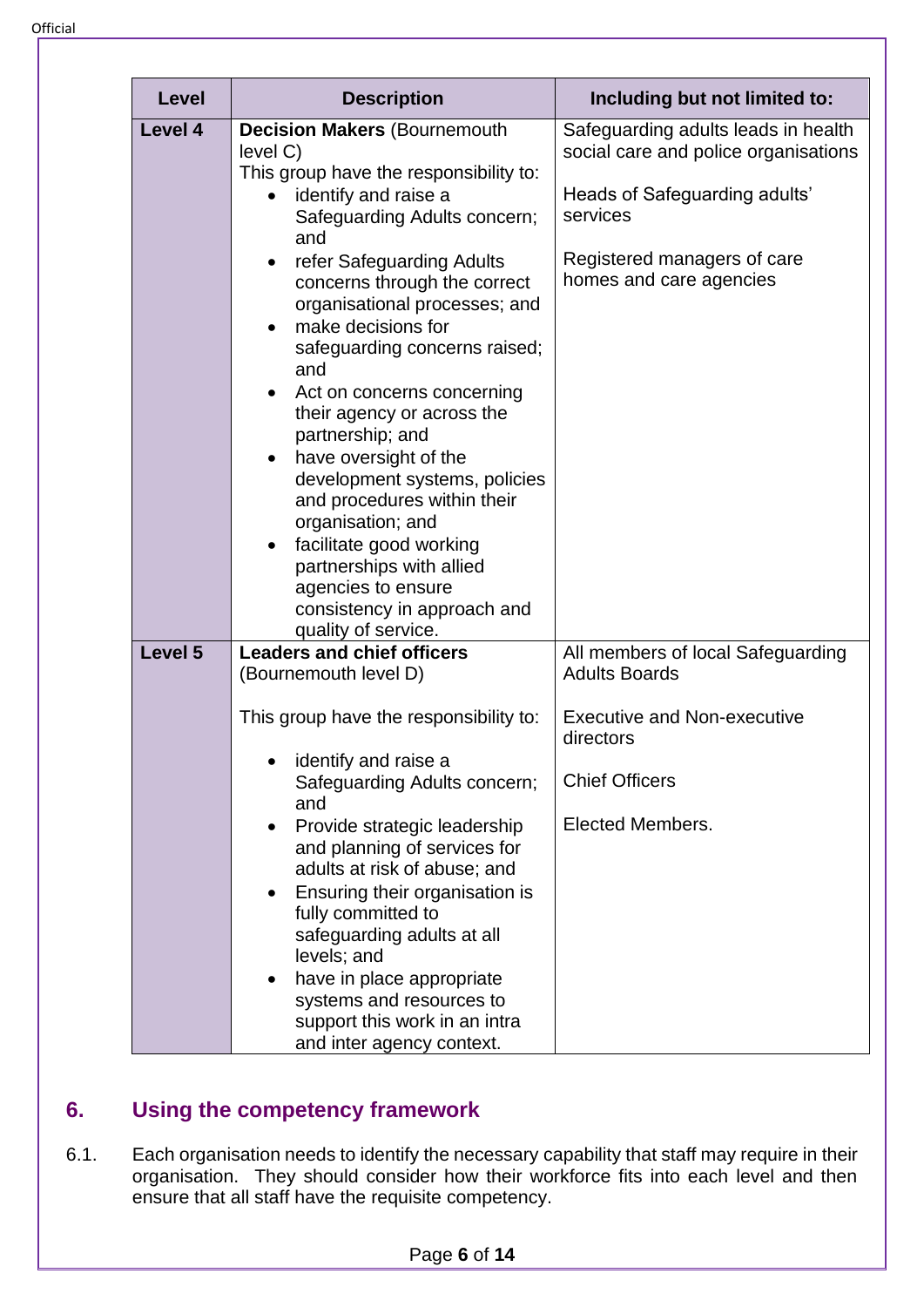- **Official** 
	- 6.2. It is acknowledged that each organisation will be structured differently and that this will inevitably mean adapting their approach in responding to the safeguarding competency and training framework.
	- 6.3. The table in Appendix 1 references core competencies and possible evidence. Each organisation should determine the specific training and development methods they will use to ensure that the workforce has the requisite competency.

## <span id="page-6-0"></span>**7. Governance and accountability**

- 7.1. Agencies will have their own governance and accountability mechanisms to assure that the workforce is suitably qualified to carry out safeguarding.
- 7.2. Each agency is responsible for ensuring that staff have access to relevant induction, training and refresher training in accordance with this framework.
- 7.3. Agencies should advise the SAB chair if there are any concerns about the level of competence of staff within their organisation.
- 7.4. Agencies will report the level of compliance within their workforce through the annual selfassessment framework.

#### <span id="page-6-1"></span>**8. Review of strategy**

8.1. The training standard will be reviewed and updated if required, annually by the Performance and Workforce Subgroup. The strategy will be refreshed in 2022.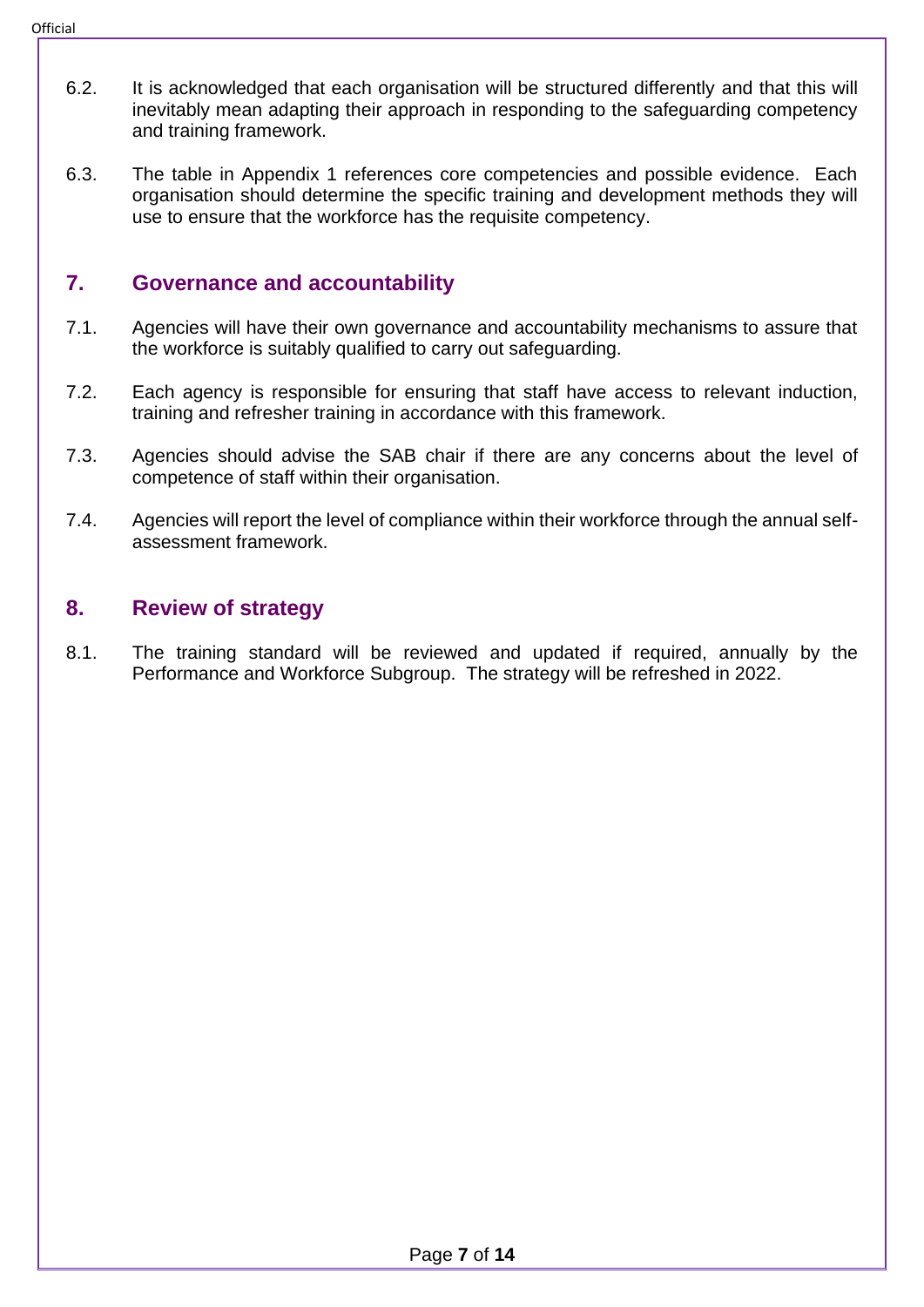#### **Level Competencies Possible evidence Examples of Training, duration and form 1. Alerters** Know what adult safeguarding is. Recognise signs that an adult may be in need of safeguarding and take relevant action. Understand dignity and respect and cultural diversity when working with individuals Understand the local procedures for raising a safeguarding concern. Know about local and organisational policy, procedures and legislation • Describe possible signs and indicators of abuse or neglect. Name categories of abuse. • Explain how to handle a disclosure of abuse • Explain what to if worried about situation and who to tell. • Describe boundaries of confidentiality. • Aware of key legislation relating to adult safeguarding. • Locate safeguarding policies relevant to their role • Record concerns and know the correct paperwork to use Completion of e-learning module within 6 weeks of starting in the organisation. Completion of at least 2-hour refresher every 3 years. Organisations may have their own elearning packages for safeguarding adults. E-learning provided by Richmond and Wandsworth Councils available to all partners include: Safeguarding Adults - Level 1 (1hr) [Full details](https://adultsocialcare.tpd.org.uk/elearning/Course/Detail?CourseId=59) Modern slavery and human trafficking (1hr)

[Full details](https://adultsocialcare.tpd.org.uk/elearning/Course/Detail?CourseId=88) Domestic abuse (55m) [Full details](https://adultsocialcare.tpd.org.uk/elearning/Course/Detail?CourseId=61)

Honour Based Violence and Forced Marriage (30m) [Full details](https://adultsocialcare.tpd.org.uk/elearning/Course/Detail?CourseId=89)

Deprivation of Liberty Safeguards (DoLS) (40m)

Page **8** of **14**

# **Appendix 1: Competency and Training Framework**

<span id="page-7-0"></span>around safeguarding adults

administration and quality of safeguarding processes

relevant to the role.

Ensure effective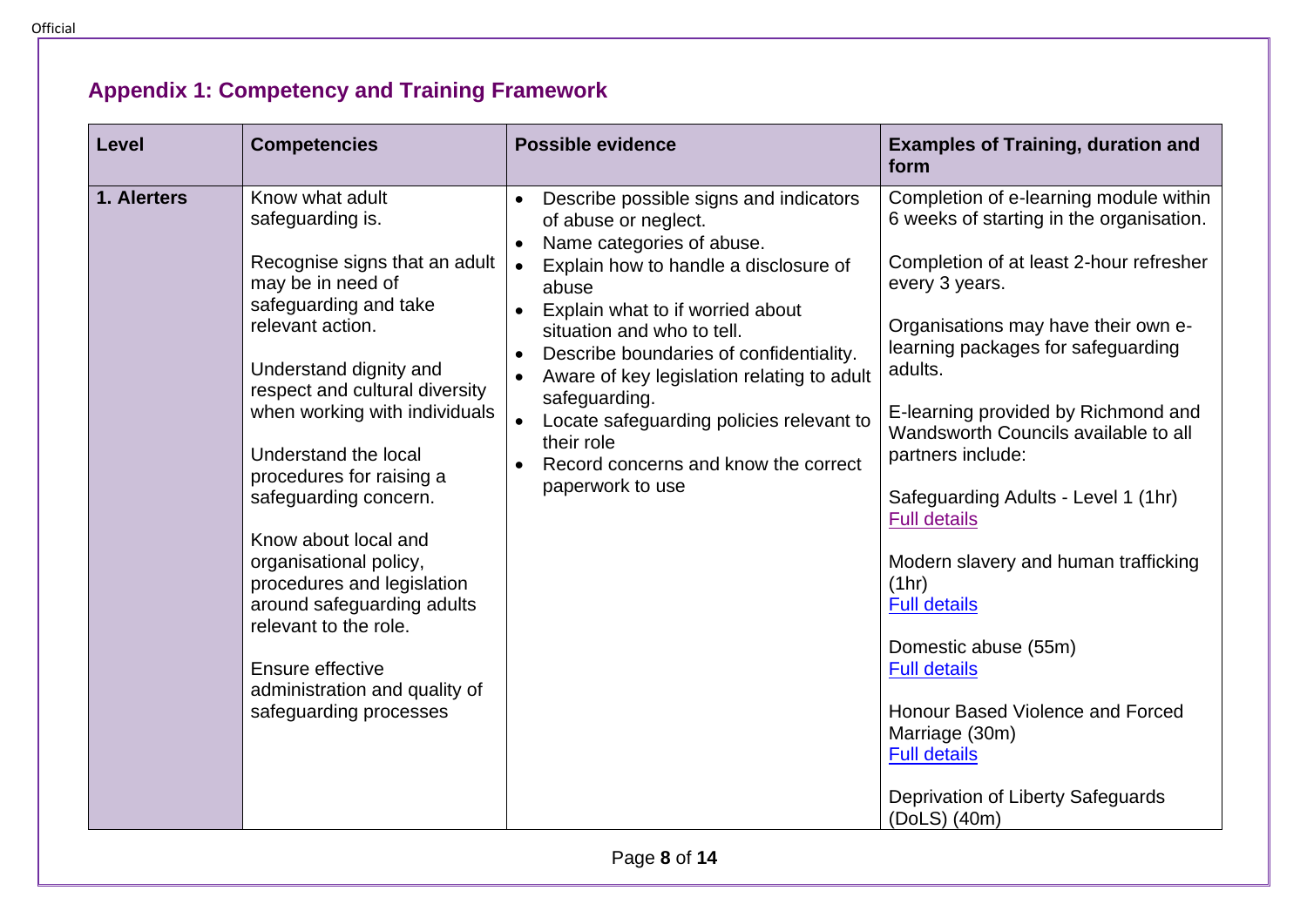| <b>Level</b>  | <b>Competencies</b>                                                                                                                                                                                                                                                                                                                                                                                                                                                                                                                                                                  | <b>Possible evidence</b>                                                                                                                                                                                                                                                                                                                                                                                                                                                                                                                                                                                                                                                                                                                                                                                                                                                                                                                                                                                                                                                                                                                                                                                                                              | <b>Examples of Training, duration and</b><br>form                                                                                                                                                                                                                                                                                                                                                                                                                                                                                                                                                                                                                                                      |
|---------------|--------------------------------------------------------------------------------------------------------------------------------------------------------------------------------------------------------------------------------------------------------------------------------------------------------------------------------------------------------------------------------------------------------------------------------------------------------------------------------------------------------------------------------------------------------------------------------------|-------------------------------------------------------------------------------------------------------------------------------------------------------------------------------------------------------------------------------------------------------------------------------------------------------------------------------------------------------------------------------------------------------------------------------------------------------------------------------------------------------------------------------------------------------------------------------------------------------------------------------------------------------------------------------------------------------------------------------------------------------------------------------------------------------------------------------------------------------------------------------------------------------------------------------------------------------------------------------------------------------------------------------------------------------------------------------------------------------------------------------------------------------------------------------------------------------------------------------------------------------|--------------------------------------------------------------------------------------------------------------------------------------------------------------------------------------------------------------------------------------------------------------------------------------------------------------------------------------------------------------------------------------------------------------------------------------------------------------------------------------------------------------------------------------------------------------------------------------------------------------------------------------------------------------------------------------------------------|
|               |                                                                                                                                                                                                                                                                                                                                                                                                                                                                                                                                                                                      |                                                                                                                                                                                                                                                                                                                                                                                                                                                                                                                                                                                                                                                                                                                                                                                                                                                                                                                                                                                                                                                                                                                                                                                                                                                       | <b>Full details</b>                                                                                                                                                                                                                                                                                                                                                                                                                                                                                                                                                                                                                                                                                    |
| 2. Responders | Demonstrate skills and<br>knowledge to contribute<br>effectively to the<br>safeguarding process<br>Awareness and application of<br>a range of local and national<br>policy and procedural<br>frameworks when<br>undertaking safeguarding<br>activity<br>Ensure service users / carers<br>are supported appropriately<br>to understand safeguarding<br>issues to maximise their<br>decision making<br>Understand dignity and<br>respect and cultural diversity<br>when working with individuals<br>Maintain accurate, complete<br>and up to date records and<br>achieve best evidence | All above<br>$\bullet$<br>Understand and identify signs of harm,<br>$\bullet$<br>abuse and neglect<br>Able to appropriately refer safeguarding<br>$\bullet$<br>concerns in accordance with<br>organisational policies.<br>Shared appropriate and relevant<br>$\bullet$<br>information securely with others.<br>Maintain accurate, timely records<br>$\bullet$<br>Work with service users to ensure they<br>are fully aware of all the options<br>available to them.<br>Develop protective strategies for those<br>$\bullet$<br>who have capacity and decline services<br>Understands the professional duty to<br>$\bullet$<br>report crime in line with organisational<br>and professional guidance.<br>Understand of key statutory and non-<br>$\bullet$<br>statutory guidance and legislation<br>including Care Act, Human Rights Act<br>and mental capacity act.<br>Confidently use whistle blowing<br>$\bullet$<br>procedures when needed.<br>Identify professional role,<br>$\bullet$<br>responsibilities, and boundaries and<br>those of colleagues in a<br>multidisciplinary team and multi-agency<br>Understands the importance of<br>$\bullet$<br>establishing, acting or making a<br>decision in person's best interests as<br>Page 9 of 14 | Core skills though professional or<br>personal development education<br>programmes<br>Initial training aligned to the<br>requirements of the role with a focus<br>on multiagency discussions drawing on<br>case studies and lessons from<br>research and audit.<br>Over 3-year period refresher training of<br>3 to 4 hours<br>Organisations may have their own<br>training packages for safeguarding<br>adults.<br>Training provided by Richmond and<br>Wandsworth Councils and available to<br>partners include:<br>Safeguarding Adults - Level 1 (1hr)<br><b>Full details</b><br>Safeguarding Adults - Level 2 (1hr<br>30m)<br><b>Full details</b><br>Modern slavery and human trafficking<br>(1hr) |

Official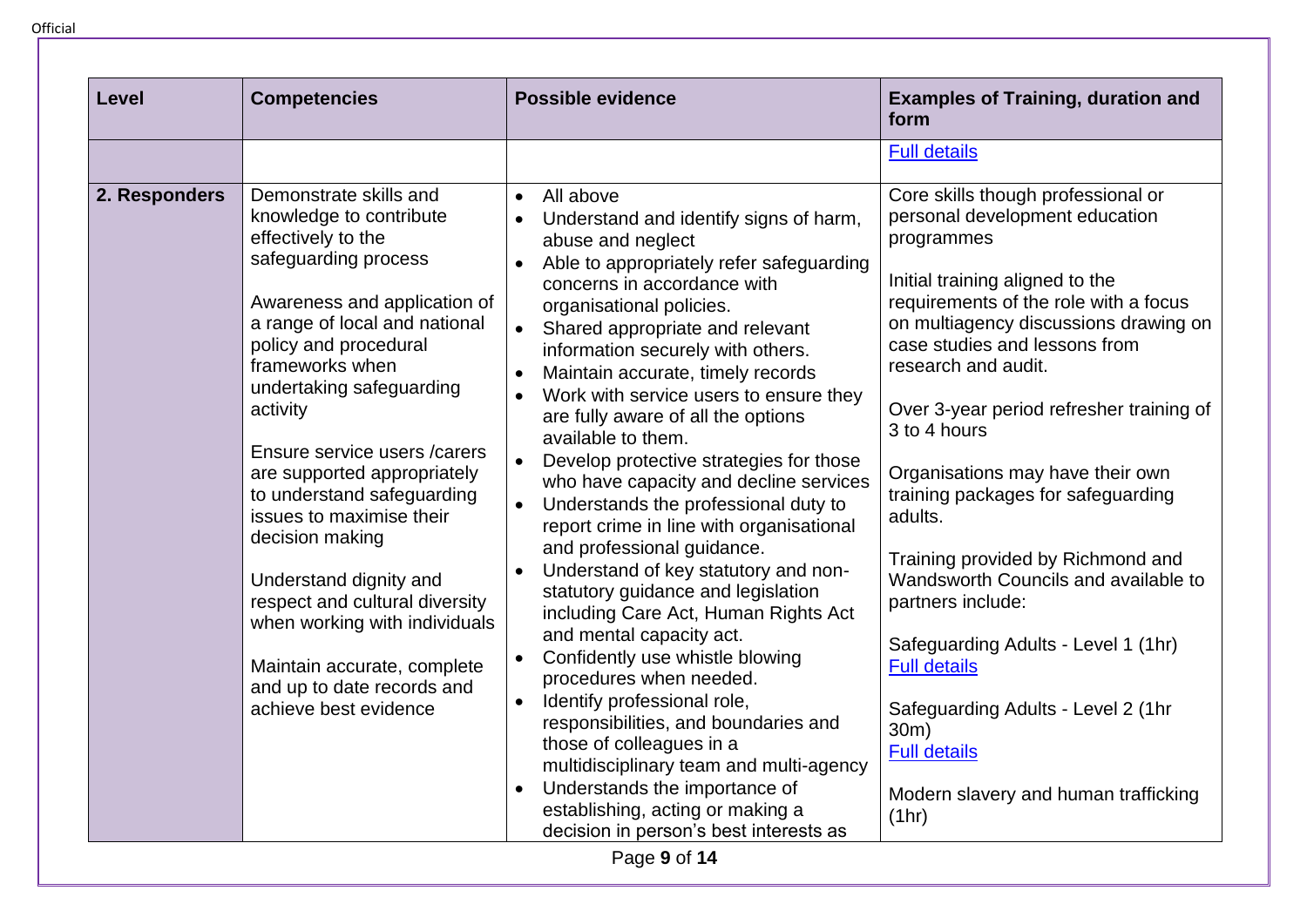**Level Competencies Possible evidence Examples of Training, duration and form**  reflected in legislation and key statutory and non-statutory guidance • Communicates effectively with adults at risk particularly those with mental capacity issues, learning disability or communication need • Identify adults experiencing abuse. harm or neglect who have caring responsibilities, for other adults or children and make appropriate referrals • Recognise when advocacy is required • Awareness of the risk factors for radicalisation and knows who to contact. [Full details](https://adultsocialcare.tpd.org.uk/elearning/Course/Detail?CourseId=88) Domestic abuse (55m) [Full details](https://adultsocialcare.tpd.org.uk/elearning/Course/Detail?CourseId=61) Honour Based Violence and Forced Marriage (30m) [Full details](https://adultsocialcare.tpd.org.uk/elearning/Course/Detail?CourseId=89) Deprivation of Liberty Safeguards (DoLS) (40m) [Full details](https://adultsocialcare.tpd.org.uk/elearning/Course/Detail?CourseId=90) **3. Specialists** Demonstrate appropriate responses to safeguarding adult concerns Draws on clinical and professional knowledge and expertise to support others in fulfilling their adult safeguarding duties Undertakes mental capacity assessments within the framework of the relevant legislation (if appropriate to role) and is able to understand who needs to be • All of above • Demonstrate the skills required to lead or participate in a safeguarding enquiry • Demonstrate an understanding of the different roles and responsibilities of all agencies involved in investigations and ensure these are met • Understand the pathways in response to a referral and the requirements of gathering information • Explain policy and legislation to support preventative strategies • Shows understanding of organisational cultures and challenge those that lead to poor practice in safeguarding Show understanding of how abuse may Core skills though professional or personal development education programmes Accessing topic specific training such as SAM training, EO, archiving best evidence This staff group will need to access training and conferences on a wide range of themes such as: • Domestic Abuse & Coercive **Control** • Modern Slavery Self-Neglect **Mental Capacity Act** 

**Official** 

Page **10** of **14**

affect decision making processes e.g. domestic violence and modern slavery • Managing and Preventing Organisational Abuse

included or consulted with in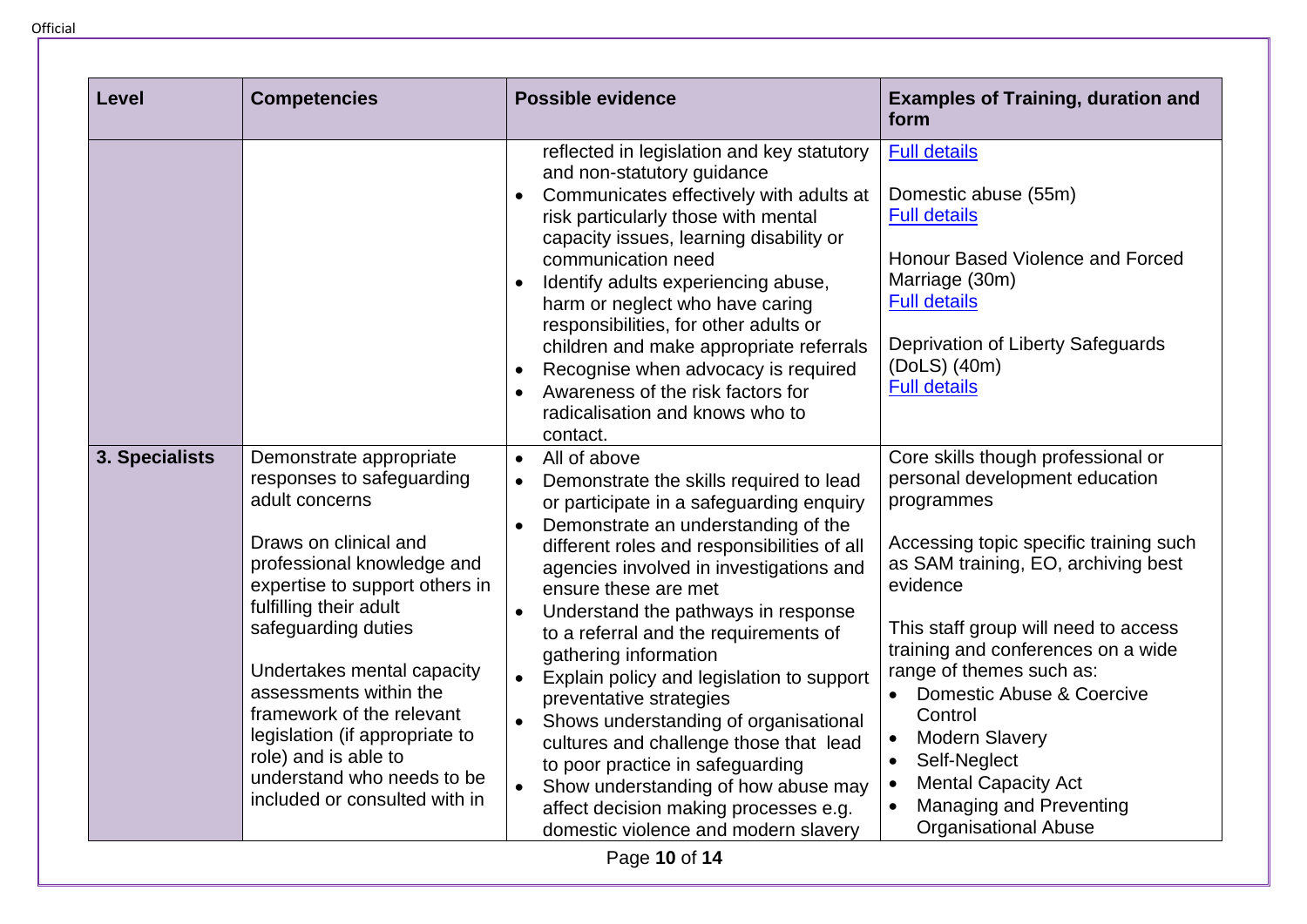| Level | <b>Competencies</b>                                                                                                                                                                                                                                                                                                                                                                                                                                                                                                                                                             | <b>Possible evidence</b>                                                                                                                                                                                                                                                                                                                                                                                                                                                                                                                                                                                                                                                                                                                                                                                                                                                                                                                                                                                            | <b>Examples of Training, duration and</b><br>form                                                                                                                                                                                                                                                                                                                                                                                                                                                                                                                                                                               |
|-------|---------------------------------------------------------------------------------------------------------------------------------------------------------------------------------------------------------------------------------------------------------------------------------------------------------------------------------------------------------------------------------------------------------------------------------------------------------------------------------------------------------------------------------------------------------------------------------|---------------------------------------------------------------------------------------------------------------------------------------------------------------------------------------------------------------------------------------------------------------------------------------------------------------------------------------------------------------------------------------------------------------------------------------------------------------------------------------------------------------------------------------------------------------------------------------------------------------------------------------------------------------------------------------------------------------------------------------------------------------------------------------------------------------------------------------------------------------------------------------------------------------------------------------------------------------------------------------------------------------------|---------------------------------------------------------------------------------------------------------------------------------------------------------------------------------------------------------------------------------------------------------------------------------------------------------------------------------------------------------------------------------------------------------------------------------------------------------------------------------------------------------------------------------------------------------------------------------------------------------------------------------|
|       | making decisions in a<br>person's best interests<br>Undertakes and contributes<br>to and supports inter-agency<br>assessments or enquiries<br>Able to gather and share<br>information, including the<br>person's views on risk and<br>risk management and<br>supporting others to<br>undertake these activities<br>Attends or submits reports to<br>relevant multidisciplinary<br>meetings to present<br>supporting evidence within<br>relevant information sharing<br>protocols.<br>Contributes to case reviews,<br>panels, internal partnerships<br>and local forms of review | Able to provide written and verbal<br>$\bullet$<br>information on local safeguarding adult<br>processes and how they can be<br>accessed by service users and carers<br>at any time.<br>Demonstrate awareness of the potential<br>$\bullet$<br>impact of abuse.<br>Participates in SAR panel, safeguarding<br>$\bullet$<br>adults reviews/ domestic homicide<br>reviews and supplies reports,<br>chronologies etc<br>Effectively manages uncertainty and<br>risk.<br>Appropriately contribute to inter-agency<br>$\bullet$<br>assessments by gathering and sharing<br>information.<br>Communicates effectively with adults at<br>risk particularly those with mental<br>capacity issues, learning disability or<br>communication need<br>Able to provide specialist advice to<br>$\bullet$<br>practitioners including clarification<br>about organisational policies, legal<br>issues and the management of adult<br>safeguarding.<br>Able to work effectively with colleagues<br>in regional safeguarding networks. | Duration of at least 8 hours over 3<br>years<br>Organisations may have their own<br>training packages for safeguarding<br>adults.<br>Training provided by Richmond and<br>Wandsworth Councils and available to<br>partners include:<br>Safeguarding Adults - Level 1 (1hr)<br><b>Full details</b><br>Safeguarding Adults - Level 2 (1hr<br>30m)<br><b>Full details</b><br>Modern slavery and human trafficking<br>(1hr)<br><b>Full details</b><br>Domestic abuse (55m)<br><b>Full details</b><br>Honour Based Violence and Forced<br>Marriage (30m)<br><b>Full details</b><br>Deprivation of Liberty Safeguards<br>(DoLS) (40m) |

Page **11** of **14**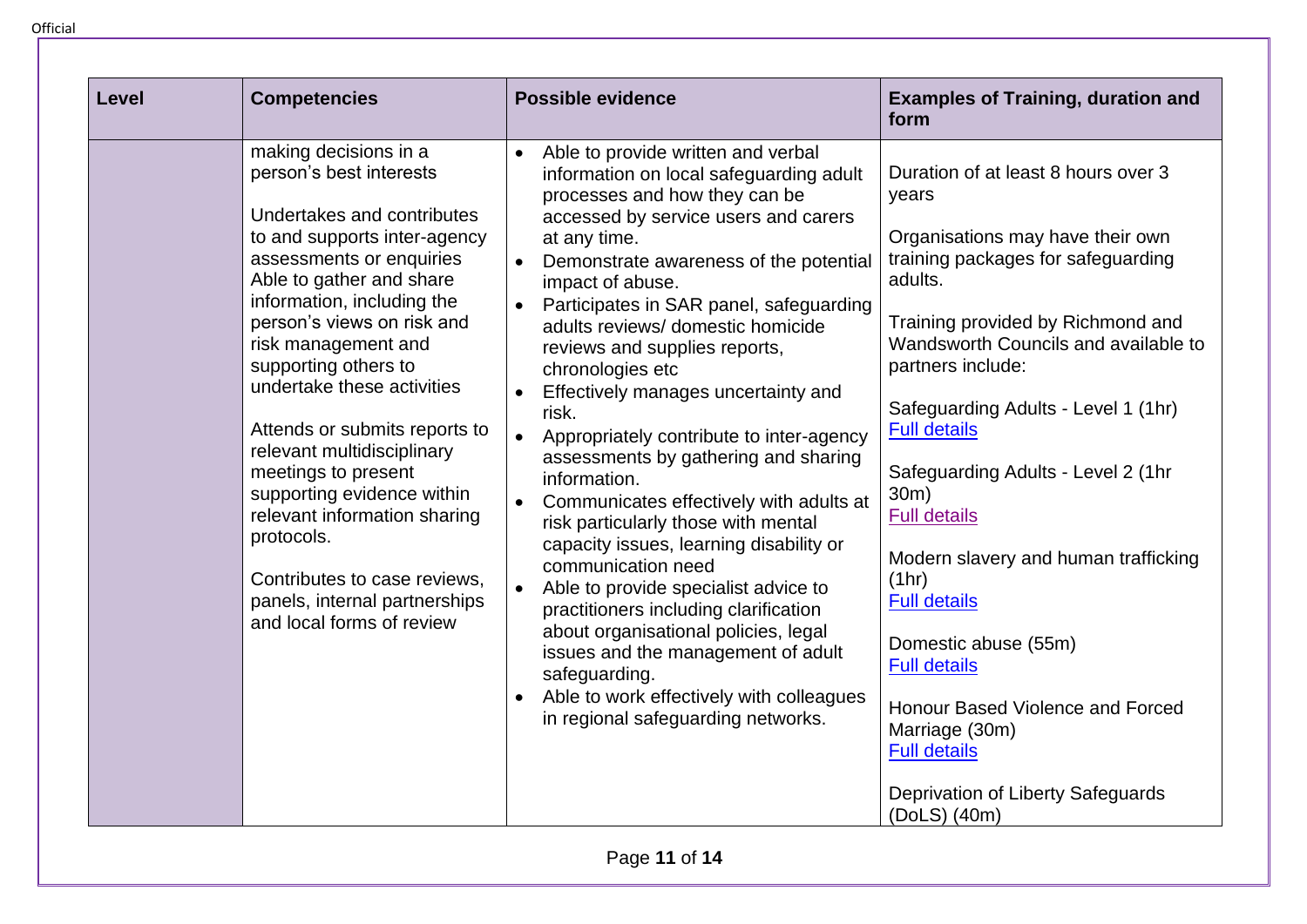| <b>Level</b>          | <b>Competencies</b>                                                                                                                                                                                                                                                                                                                                                                                                                                                                                                  | <b>Possible evidence</b>                                                                                                                                                                                                                                                                                                                                                                                                                                                                                                                                                                                                                                                                                                                                                                                                                                                                                                                                                                                                                                                                                                       | <b>Examples of Training, duration and</b><br>form                                                                                                                                                                                                                                                                                                                                                                                                                                                                                                                                                                         |
|-----------------------|----------------------------------------------------------------------------------------------------------------------------------------------------------------------------------------------------------------------------------------------------------------------------------------------------------------------------------------------------------------------------------------------------------------------------------------------------------------------------------------------------------------------|--------------------------------------------------------------------------------------------------------------------------------------------------------------------------------------------------------------------------------------------------------------------------------------------------------------------------------------------------------------------------------------------------------------------------------------------------------------------------------------------------------------------------------------------------------------------------------------------------------------------------------------------------------------------------------------------------------------------------------------------------------------------------------------------------------------------------------------------------------------------------------------------------------------------------------------------------------------------------------------------------------------------------------------------------------------------------------------------------------------------------------|---------------------------------------------------------------------------------------------------------------------------------------------------------------------------------------------------------------------------------------------------------------------------------------------------------------------------------------------------------------------------------------------------------------------------------------------------------------------------------------------------------------------------------------------------------------------------------------------------------------------------|
|                       |                                                                                                                                                                                                                                                                                                                                                                                                                                                                                                                      |                                                                                                                                                                                                                                                                                                                                                                                                                                                                                                                                                                                                                                                                                                                                                                                                                                                                                                                                                                                                                                                                                                                                | <b>Full details</b>                                                                                                                                                                                                                                                                                                                                                                                                                                                                                                                                                                                                       |
| 4. Decision<br>makers | Support the development of<br>robust internal systems to<br>provide consistent, high<br>quality safeguarding adults<br>service that promotes dignity,<br>respect and cultural diversity<br>Robust Inter agency and<br>multi-agency systems to<br>promote best practice<br>Chair safeguarding adults'<br>meetings or discussions.<br>Ensure record systems are<br>robust and tit for purpose<br>Know how to implement and<br>audit the effectiveness of<br>adult safeguarding services<br>on an organisational level. | Able to contribute to the development of<br>$\bullet$<br>robust internal adult safeguarding<br>policy, guidelines, and protocols<br>• Able to challenge poor practice at an<br>intra and inter agency level<br>Ensure effective supervision policy and<br>$\bullet$<br>practice in place<br>Support whistle blowing policy and<br>$\bullet$<br>procedures<br>Monitor and audit safeguarding<br>$\bullet$<br>systems to ensure accuracy and<br>consistency across safeguarding<br>records and implement learning from<br>audits<br>Ensure all staff are kept up to date with<br>training and development opportunities<br>in line with their role and responsibilities<br>Able to effectively communicate local<br>safeguarding knowledge, research and<br>findings from audits.<br>Able to undertake and contribute to<br>SARS including the undertaking of<br>chronologies, the development of action<br>plans where appropriate, and leading<br>internal management reviews as part of<br>this.<br>Able to work effectively with colleagues<br>from other organisations, providing<br>advice as appropriate e.g., concerning | Undertake at least 24 hours education<br>training and leaning over 3 years<br>including safeguarding professional<br>leadership, appraisal and supervision<br>training.<br>Organisations may have their own<br>training packages for safeguarding<br>adults.<br>Training provided by Richmond and<br>Wandsworth Councils and available to<br>partners include:<br>Safeguarding Adults - Level 1 (1 hr)<br><b>Full details</b><br>Safeguarding Adults - Level 2 (1hr<br>30m)<br><b>Full details</b><br>Modern slavery and human trafficking<br>(1hr)<br><b>Full details</b><br>Domestic abuse (55m)<br><b>Full details</b> |
| Page 12 of 14         |                                                                                                                                                                                                                                                                                                                                                                                                                                                                                                                      |                                                                                                                                                                                                                                                                                                                                                                                                                                                                                                                                                                                                                                                                                                                                                                                                                                                                                                                                                                                                                                                                                                                                |                                                                                                                                                                                                                                                                                                                                                                                                                                                                                                                                                                                                                           |

Official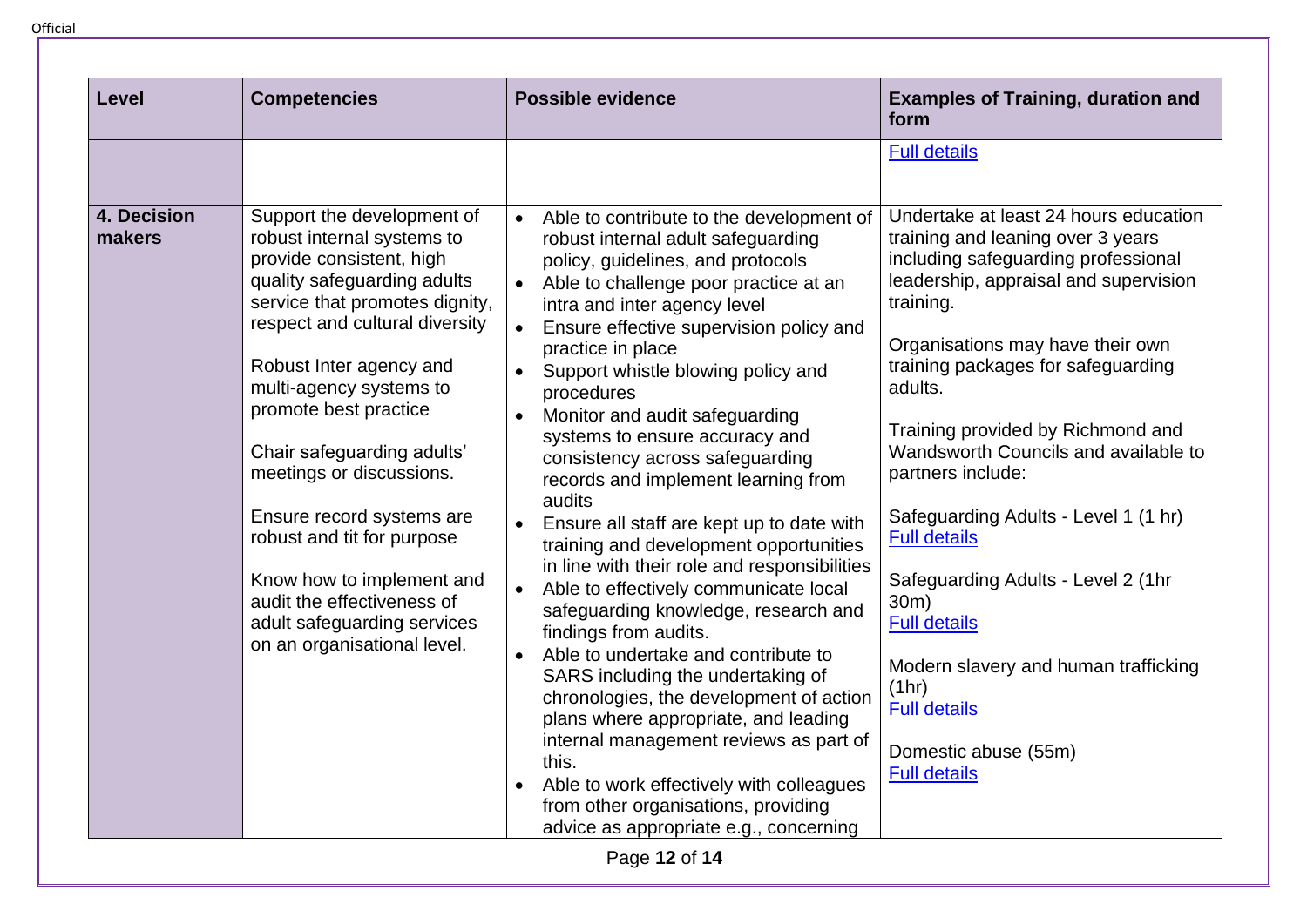**Level Competencies Possible evidence Examples of Training, duration and form**  adult safeguarding policy and legal frameworks • Able to provide advice and information about safeguarding to the employing organisation both proactively and reactively • Able to lead/oversee safequarding quality assurance and improvement processes. Honour Based Violence and Forced Marriage (30m) [Full details](https://adultsocialcare.tpd.org.uk/elearning/Course/Detail?CourseId=89) Deprivation of Liberty Safeguards (DoLS) (40m) [Full details](https://adultsocialcare.tpd.org.uk/elearning/Course/Detail?CourseId=90) **5. Leaders and chief officers**  Lead the development of effective policy and procedures for safeguarding adult services in your organisation 2. Ensure plans and targets for safeguarding adults are embedded at a strategic level across your organisation 3. Develop and maintain systems to ensure the involvement of those who use your services in the evaluation and development of your safeguarding adults' services. 4. Promote awareness of safeguarding adults' systems within and outside of your organisation Advanced and in-depth knowledge of relevant • Provide leadership for the workforce stating clear aims and objectives in safeguarding adults • Ensure contractual arrangements with service providers adhere to policy and procedures • Ensure written and verbal information on local safeguarding adult processes are available to service users and carers at any time. Able to account for your organisations practice and ensure whistle blowing procedures are in place. • Ensure internal audit systems are robust • Assured that workforce is appropriately trained • Ensure safeguarding policy and procedures are in place to support effective risk management and decision making in practice Level 5 should attend a minimum of 24 hours education over a 3-year period focussing on leadership. Appraisal supervision and working with other professionals Attendance at refresher training, conferences and other learning events should form part of modelling good practice to colleagues and ensuring confidence with new and existing processes. Professional Development is wider than attending events and should encompass a wide range of learning opportunities. Organisations may have their own training packages for safeguarding adults.